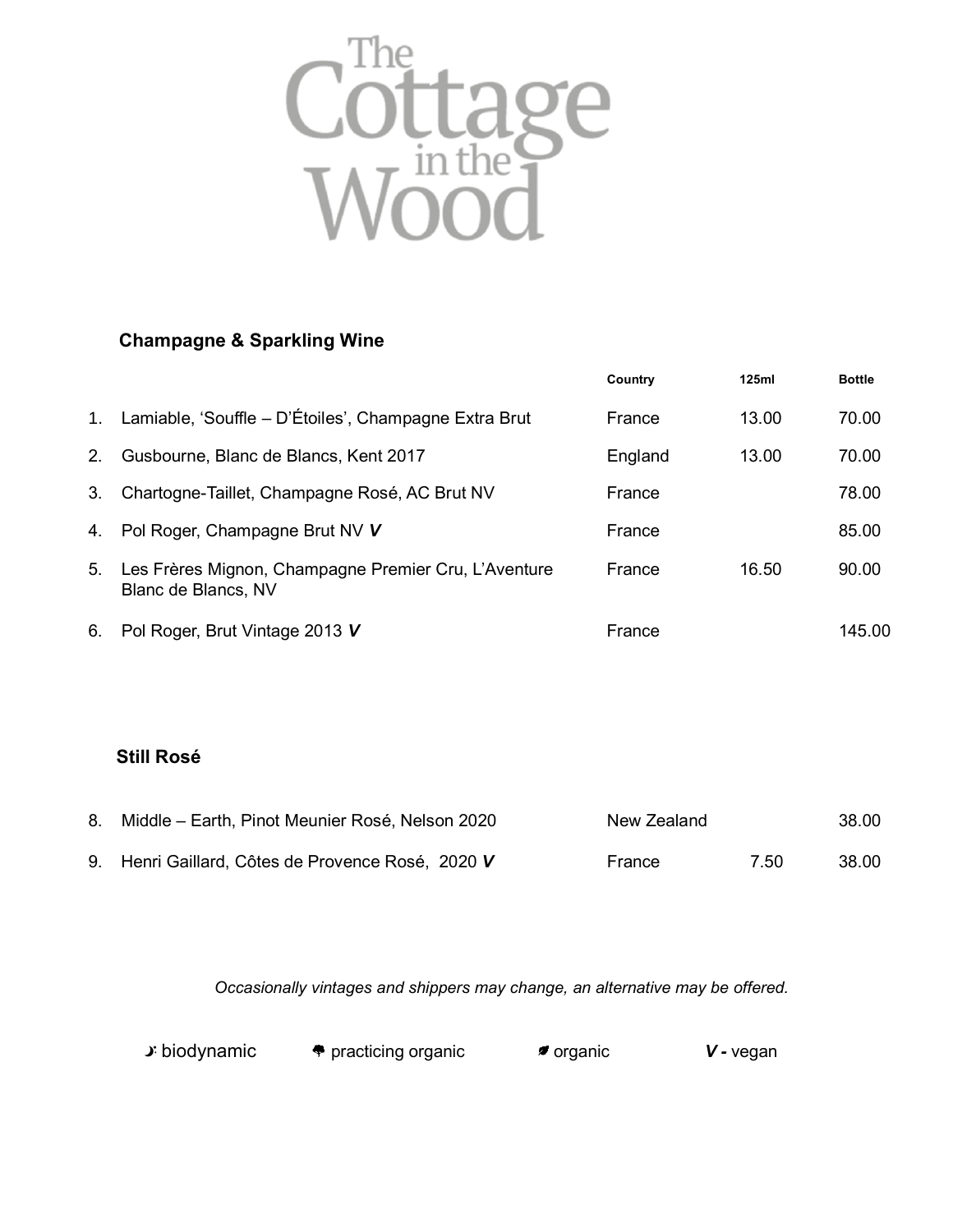| <b>White Wines</b>                                                                                     | Country      | <b>125ml</b> | <b>Bottle</b> |
|--------------------------------------------------------------------------------------------------------|--------------|--------------|---------------|
| 12. Terrasse de la Mer, Picpoul de Pinet, Languedoc, 2020 V                                            | France       |              | 35.00         |
| 13. Bodega Hermanos del Villar, 'Oro de Castilla', Verdejo<br>Rueda, 2020 V                            | Spain        | 8.00         | 40.00         |
| 14. Cortes de Cima, Chaminé, Branco, Alentejano, 2019                                                  | Portugal     | 8.00         | 40.00         |
| 15. Alba Vega, Albariño, Rias Baixas, 2021 V                                                           | Spain        | 8.00         | 40.00         |
| 16. Avondale 'Jonty's Ducks', Paarl, 2018<br>9.5V<br>Chenin, Rousanne, Muscat, Semillon                | South Africa |              | 45.00         |
| 17. Domaine Road, Sauvignon Blanc, Central Otago, 2020 V                                               | New Zealand  |              | 48.00         |
| 18. Domaine Thomas, Le Pierrier, Sancerre, 2020                                                        | France       |              | 48.00         |
| 19. Christophe Blanc, 'Les Galets', Viognier, Loire, 2019                                              | France       |              | 54.00         |
| 20. Domaine Oudin, 'Les Serres', Chablis, Burgundy, 2018                                               | France       |              | 60.00         |
| 21. Marc Tempé, 'Granite', Riesling, Alsace, 2018 J                                                    | France       | 12.50        | 65.00         |
| 22. Domaine Overnoy,'Charmille', Côtes du Jura, 2019                                                   | France       |              | 70.00         |
| 23. Avondale 'Cyclus', Paarl, 2017<br>9.5V<br>Chenin Blanc, Rousanne, Viognier                         | South Africa | 13.50        | 75.00         |
| 24. Domaine Bernard Gripa, 'Les Figuiers', Saint-Péray<br>North Rhône, 2019                            | France       |              | 75.00         |
| 25. Domaine Sylvain Langoureau, Saint-Aubin 1 <sup>er</sup> Cru, 'En Remilly' France<br>Burgundy, 2018 |              |              | 85.00         |
| 26. Domaine U Stiliccionu, 'Emy Lidia', Vermentino, Ajaccio<br>Corsica, 2019 J                         | France       |              | 85.00         |
| 27. Eola Springs Estate, 'Authentique' Chardonnay, Oregon, 2016 J USA                                  |              | 16.50        | 90.00         |
| 28. Cristom Vineyards, Viognier, Eola - Amity Hills, Oregon, 2019                                      | <b>USA</b>   |              | 95.00         |
| 29. Jean-Philippe Fichet, Meursault, Burgundy, 2019                                                    | France       |              | 100.00        |

*Occasionally vintages and shippers may change, an alternative may be offered.*

**J**: biodynamic  $\bullet$  practicing organic **organic v** *v v vegan*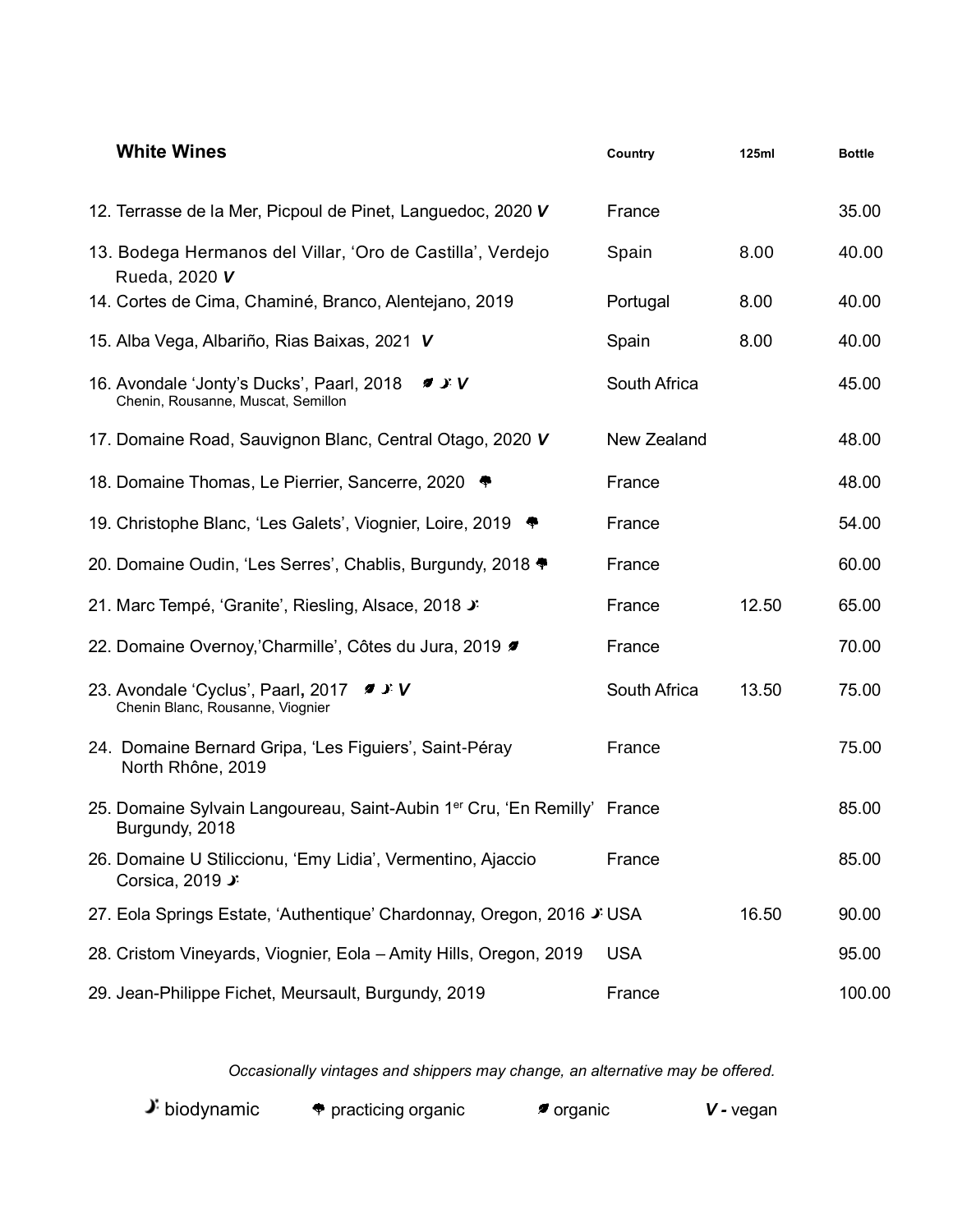| <b>Red Wines</b>                                                                                             | Country      | <b>125ml</b> | <b>Bottle</b> |
|--------------------------------------------------------------------------------------------------------------|--------------|--------------|---------------|
| 35. Viña LFE, 'Santa Luz', Carmenere, Gran Reserva, Cachapoal V Chile                                        |              | 7.00         | 35.00         |
| 36. Ego Bodegas, 'Goru', Jumilla, 2019<br>Monastrell, Syrah, Petit Verdot                                    | Spain        |              | 40.00         |
| 37. Gouguenheim, Malbec Reserve, Mendoza, 2019                                                               | Argentina    |              | 40.00         |
| 38. Oldenburg Vineyards, Syrah, Stellenbosch, 2016                                                           | South Africa |              | 45.00         |
| 39. Daniel Bouland, Cote de Brouilly, Beaujolais, 2019                                                       | France       | 9.00         | 47.00         |
| 40. Château Moutte Blanc, Bordeaux Supérieur,<br>Bordeaux, 2016                                              | France       |              | 50.00         |
| 41. Kingston Estate, 'Echelon', Shiraz, Mount Benson, 2016                                                   | Australia    |              | 52.00         |
| 42. Feudo Montoni, "Langusa", Nero d'Avola, Sicily, 2019                                                     | Italy        | 10.50        | 55.00         |
| 43. Domaine Road, Pinot Noir, Central Otago, 2019 V                                                          | New Zealand  |              | 60.00         |
| 44. La Gorgée de Mathis Bacchus, 'La Bérangeraile'<br><b>Cahors, 2015</b>                                    | France       |              | 60.00         |
| 45. Rioja Vega, 'Vina Cerrada', Gran Reserva, 2015 V                                                         | Spain        |              | 65.00         |
| 46. Jean-Baptiste Meunier, Moulin de la Gardette, Gigondas, 2019                                             | France       | 13.00        | 70.00         |
| 47. Mario Giribaldi, Barolo, Piemonte, 2017 #                                                                | Italy        |              | 70.00         |
| 48. Domaine de la Biscarelle, Châteauneuf-du-Pape, 2016                                                      | France       |              | 75.00         |
| 49. Domaine Voillot, Volnay, Cote de Beaune, 2013                                                            | France       |              | 90.00         |
| 50. Chateau Thibeaud-Maillet, Pomerol, Bordeaux, 2015                                                        | France       |              | 90.00         |
| 51. Giuseppe Lonardi, Amarone della Valpolicella, Veneto, 2016                                               | Italy        |              | 95.00         |
| 52. Cristom Vineyards, Pinot Noir, Willamette Valley, Oregon, 2020                                           | <b>USA</b>   | 18.00        | 100.00        |
| <b>Fine Wine Selection</b><br>60. Château Durfort - Vivens, 2ème Grand Cru Classé, Margaux<br>Bordeaux, 2009 | France       |              | 125.00        |
| 61. Château Batailley, Grand Cru Classé, Pouillac, 2005                                                      | France       |              | 150.00        |

*Occasionally vintages and shippers may change, an alternative may be offered.*

| <b>♪</b> biodynamic | $\bullet$ practicing organic | <i>■</i> organic | $V$ - vegan |
|---------------------|------------------------------|------------------|-------------|
|---------------------|------------------------------|------------------|-------------|